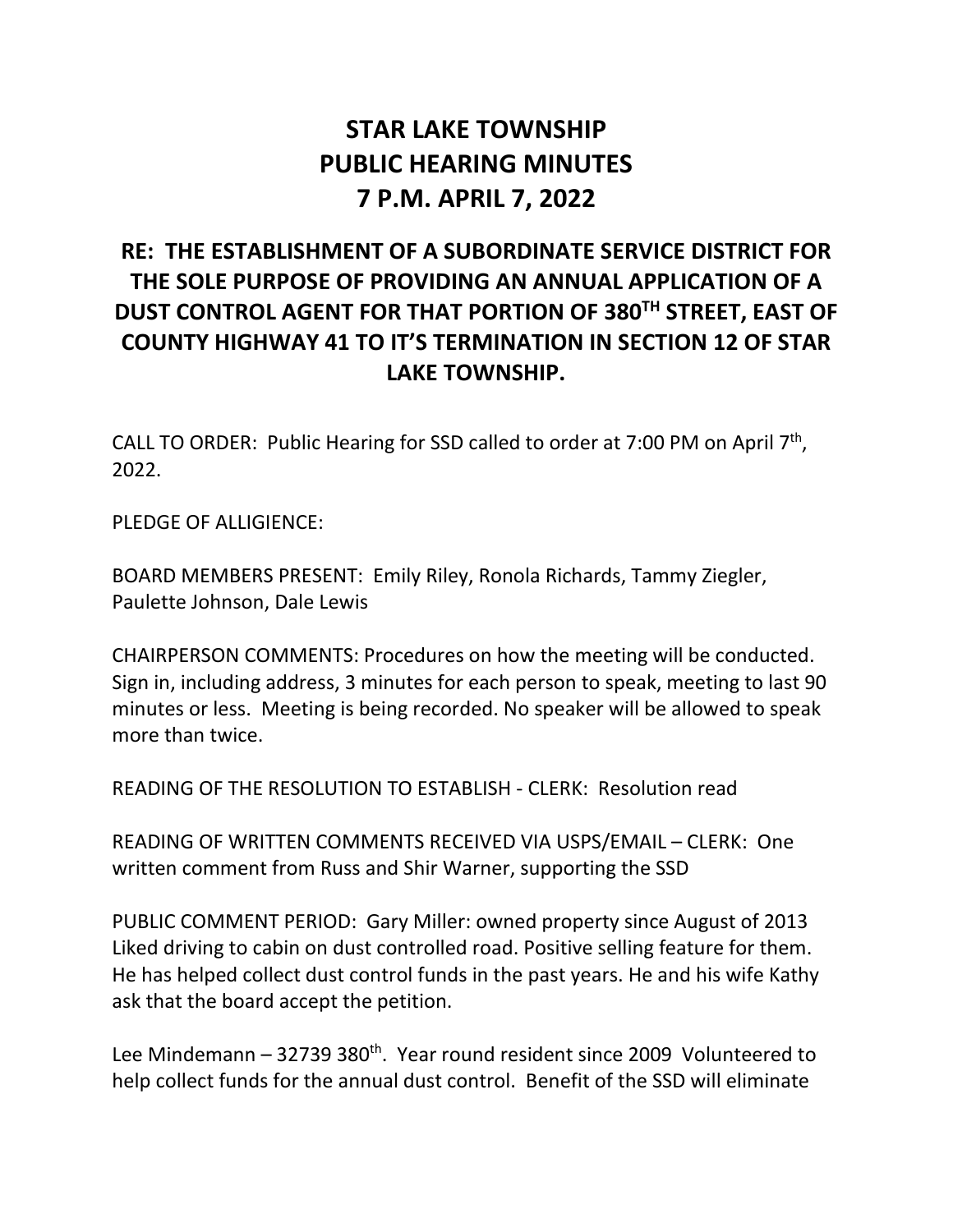the need for volunteers to collect funds. Dust control reduces the amount of gravel for the road and the need for grading. Strongly endorse this SSD.

Janet Moore, Is this a safe agent? Will the company applying the dust control be a certified company? Lee Mindemann addressed her concerns regarding the chemical that will be used. MNDOT approved chemical will be used and application will be done by Fergus Falls Power Pump.

Dennis Cornelius, 32264 380<sup>th</sup>. Owned cabin since 2002. Supports the SSD. In past years, some residents applied their own dust control which resulted in a patchwork of dust control and types of products used for dust control. Also, volunteers tried to collect the funds for dust control. Need a streamlined means of collecting these funds. Establishing the SSD is a win/win for the area.

Earl Rydell gives his support. Bought property in 1999. A lot of work in trying to collect the fees. This will make it much easier.

Kathy Hartun asked if only people east of HWY 41 will be charged. Her question was confirmed that only residents east of Hwy 41 on 380<sup>th</sup> St, will be charged.

CHAIRPERSON CLOSING COMMENTS: Thank you for your input. Emily R. made motion to approve petition, Dale L. seconded.

Summary resolution for publication in the paper was read. Publication scheduled for April 14, 2022 in the Pelican Rapids Press. Emily R. made the motion to accept the summary. Dale L, seconded

A letter from the township informing of the approval of the resolution, along with a copy of the resolution, will be mailed by the clerk, to all residents of the selected area of 380<sup>th</sup> Street, no later than April 25<sup>th</sup> 2022.

Deadline for a reverse petition submittal is July  $11<sup>th</sup>$ , 2022. If no reverse petitions are received, the District will be established July 12<sup>th</sup>, 2022.

HEARING ADJOURNED/RECESSED: Tammy Z. made motion to adjourn at 7:35 pm Seconded by Dale L.